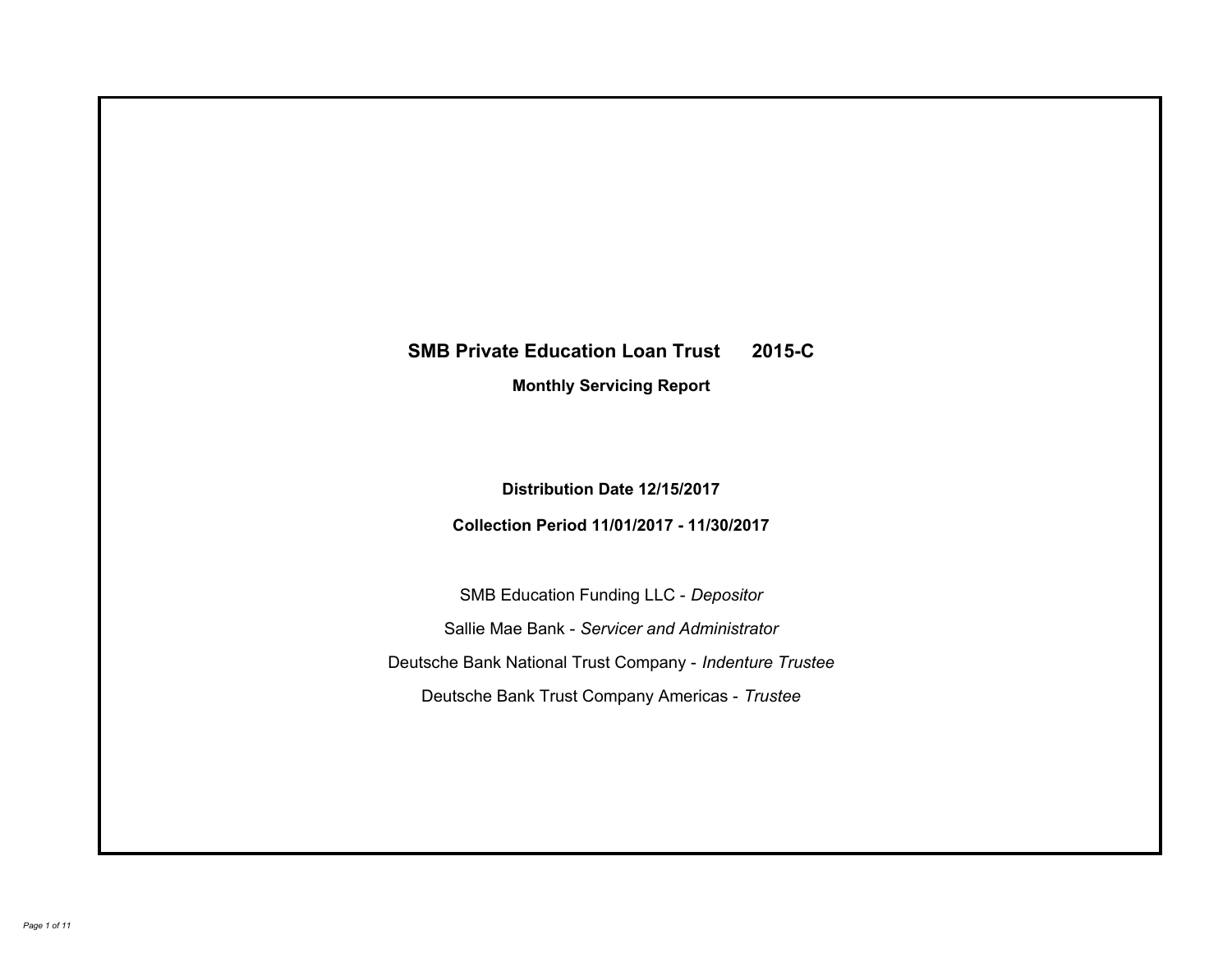| Α            | <b>Student Loan Portfolio Characteristics</b> |                                                 | <b>Settlement Date</b><br>10/27/2015 | 10/31/2017            | 11/30/2017            |
|--------------|-----------------------------------------------|-------------------------------------------------|--------------------------------------|-----------------------|-----------------------|
|              | <b>Principal Balance</b>                      |                                                 | \$693,787,197.00                     | \$546,199,334.71      | \$542,837,832.35      |
|              | Interest to be Capitalized Balance            |                                                 | 55,852,621.68                        | 35,375,715.59         | 29,774,574.77         |
|              | Pool Balance                                  |                                                 | \$749,639,818.68                     | \$581,575,050.30      | \$572,612,407.12      |
|              | Weighted Average Coupon (WAC)                 |                                                 |                                      |                       |                       |
|              |                                               | WAC1 (Contractual Interest Rate on the Loan)    | 8.28%                                | 8.86%                 | 8.93%                 |
|              |                                               | WAC2 (Average of Applicable Interest Rate)      | 8.28%                                | 8.83%                 | 8.90%                 |
|              | WAC3 (Average of Actual Interest Rate)        |                                                 | 8.22%                                | 8.76%                 | 8.82%                 |
|              | Weighted Average Remaining Term               |                                                 | 127.00                               | 120.92                | 120.87                |
|              | Number of Loans<br>Number of Borrowers        |                                                 | 65,154                               | 51,507                | 50,799                |
|              | Pool Factor                                   |                                                 | 45,614                               | 36,571<br>0.775805975 | 36,094<br>0.763850042 |
|              |                                               | Since Issued Total Constant Prepayment Rate (1) |                                      | 9.25%                 | 9.37%                 |
|              |                                               |                                                 |                                      |                       |                       |
| $\sf B$      | <b>Debt Securities</b>                        | <b>Cusip/Isin</b>                               | 11/15/2017                           |                       | 12/15/2017            |
|              | A2A                                           | 78448RAB2                                       | \$187,477,544.22                     |                       | \$180,135,374.03      |
|              | A2B                                           | 78448RAC0                                       | \$90,568,861.94                      |                       | \$87,021,919.82       |
|              | A3                                            | 78448RAD8                                       | \$75,000,000.00                      |                       | \$75,000,000.00       |
|              | В                                             | 78448RAE6                                       | \$70,000,000.00                      |                       | \$70,000,000.00       |
|              | C                                             | 78448RAF3                                       | \$50,000,000.00                      |                       | \$50,000,000.00       |
|              |                                               |                                                 |                                      |                       |                       |
| $\mathsf{C}$ | <b>Certificates</b>                           | <b>Cusip/Isin</b>                               | 11/15/2017                           |                       | 12/15/2017            |
|              | Residual                                      | 78448R106                                       | \$100,000.00                         |                       | \$100,000.00          |
|              |                                               |                                                 |                                      |                       |                       |
| D            | <b>Account Balances</b>                       |                                                 | 11/15/2017                           |                       | 12/15/2017            |
|              | Reserve Account Balance                       |                                                 | \$1,884,455.00                       |                       | \$1,884,455.00        |
|              |                                               |                                                 |                                      |                       |                       |
| Ε            | <b>Asset / Liability</b>                      |                                                 | 11/15/2017                           |                       | 12/15/2017            |
|              | Overcollateralization Percentage              |                                                 | 18.66%                               |                       | 19.29%                |
|              | Specified Overcollateralization Amount        |                                                 | \$174,472,515.09                     |                       | \$171,783,722.14      |
|              | Actual Overcollateralization Amount           |                                                 | \$108,528,644.14                     |                       | \$110,455,113.27      |

(1) For additional information, see 'Since Issued CPR Methodology' found on page 11 of this report.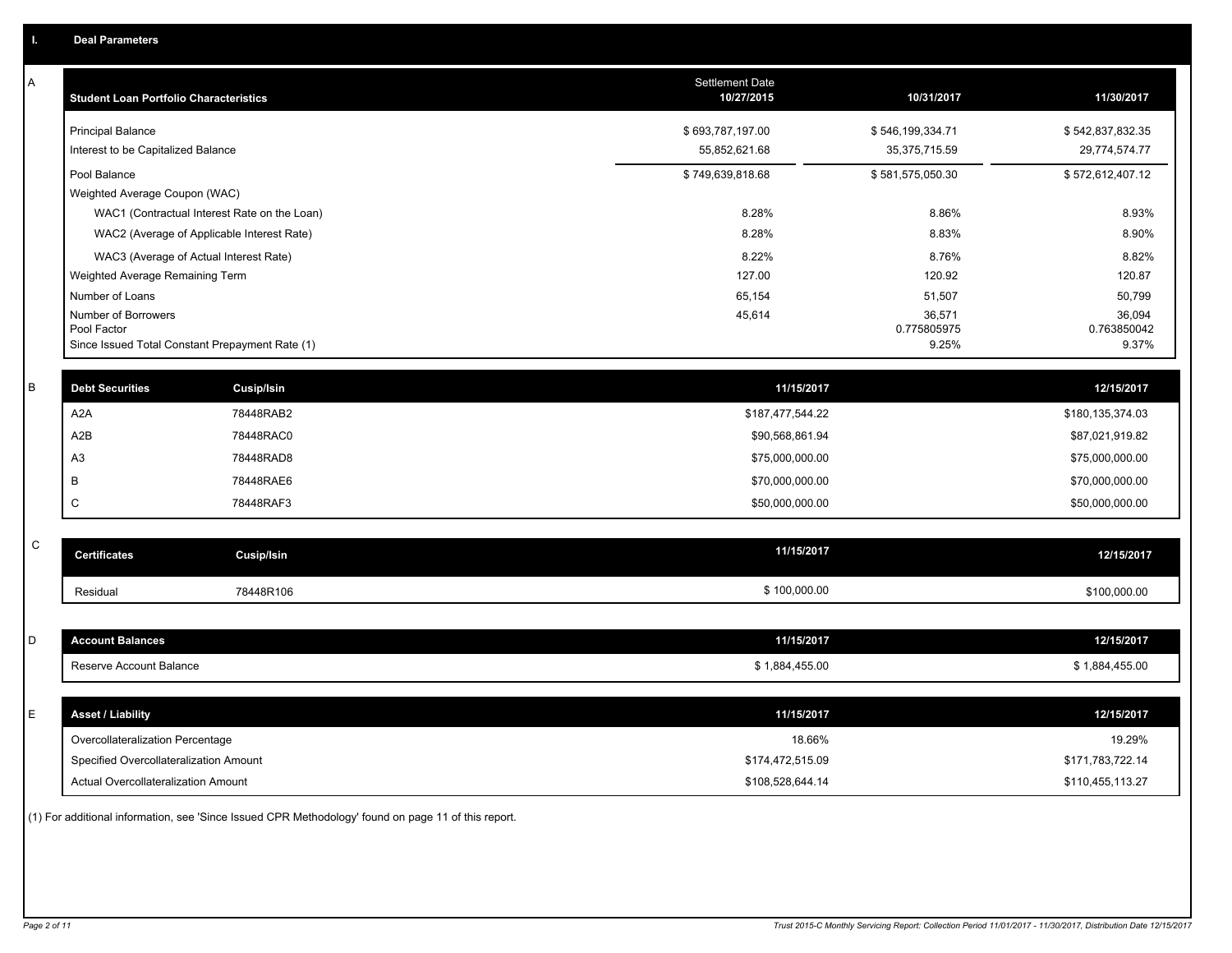# **II. 2015-C Trust Activity 11/01/2017 through 11/30/2017**

| <b>Borrower Principal</b><br>9,308,057.37<br><b>Consolidation Activity Principal</b><br>0.00<br>Seller Principal Reimbursement<br>(812.95)<br>0.00<br>Servicer Principal Reimbursement<br>Delinquent Principal Purchases by Servicer<br>0.00<br><b>Other Principal Deposits</b><br>0.00<br>\$9,307,244.42<br><b>Total Principal Receipts</b><br>В<br><b>Student Loan Interest Receipts</b><br><b>Borrower Interest</b><br>2,774,512.60<br>0.00<br><b>Consolidation Activity Interest</b><br>Seller Interest Reimbursement<br>(65.72)<br>0.00<br>Servicer Interest Reimbursement<br>0.00<br>Delinquent Interest Purchases by Servicer<br>0.00<br><b>Other Interest Deposits</b><br>\$2,774,446.88<br><b>Total Interest Receipts</b><br>C<br><b>Recoveries on Realized Losses</b><br>\$392,125.53<br>D<br><b>Investment Income</b><br>\$10,095.63 |  |
|-------------------------------------------------------------------------------------------------------------------------------------------------------------------------------------------------------------------------------------------------------------------------------------------------------------------------------------------------------------------------------------------------------------------------------------------------------------------------------------------------------------------------------------------------------------------------------------------------------------------------------------------------------------------------------------------------------------------------------------------------------------------------------------------------------------------------------------------------|--|
|                                                                                                                                                                                                                                                                                                                                                                                                                                                                                                                                                                                                                                                                                                                                                                                                                                                 |  |
|                                                                                                                                                                                                                                                                                                                                                                                                                                                                                                                                                                                                                                                                                                                                                                                                                                                 |  |
|                                                                                                                                                                                                                                                                                                                                                                                                                                                                                                                                                                                                                                                                                                                                                                                                                                                 |  |
|                                                                                                                                                                                                                                                                                                                                                                                                                                                                                                                                                                                                                                                                                                                                                                                                                                                 |  |
|                                                                                                                                                                                                                                                                                                                                                                                                                                                                                                                                                                                                                                                                                                                                                                                                                                                 |  |
|                                                                                                                                                                                                                                                                                                                                                                                                                                                                                                                                                                                                                                                                                                                                                                                                                                                 |  |
|                                                                                                                                                                                                                                                                                                                                                                                                                                                                                                                                                                                                                                                                                                                                                                                                                                                 |  |
|                                                                                                                                                                                                                                                                                                                                                                                                                                                                                                                                                                                                                                                                                                                                                                                                                                                 |  |
|                                                                                                                                                                                                                                                                                                                                                                                                                                                                                                                                                                                                                                                                                                                                                                                                                                                 |  |
|                                                                                                                                                                                                                                                                                                                                                                                                                                                                                                                                                                                                                                                                                                                                                                                                                                                 |  |
|                                                                                                                                                                                                                                                                                                                                                                                                                                                                                                                                                                                                                                                                                                                                                                                                                                                 |  |
|                                                                                                                                                                                                                                                                                                                                                                                                                                                                                                                                                                                                                                                                                                                                                                                                                                                 |  |
|                                                                                                                                                                                                                                                                                                                                                                                                                                                                                                                                                                                                                                                                                                                                                                                                                                                 |  |
|                                                                                                                                                                                                                                                                                                                                                                                                                                                                                                                                                                                                                                                                                                                                                                                                                                                 |  |
|                                                                                                                                                                                                                                                                                                                                                                                                                                                                                                                                                                                                                                                                                                                                                                                                                                                 |  |
|                                                                                                                                                                                                                                                                                                                                                                                                                                                                                                                                                                                                                                                                                                                                                                                                                                                 |  |
|                                                                                                                                                                                                                                                                                                                                                                                                                                                                                                                                                                                                                                                                                                                                                                                                                                                 |  |
| E<br><b>Funds Borrowed from Next Collection Period</b><br>\$0.00                                                                                                                                                                                                                                                                                                                                                                                                                                                                                                                                                                                                                                                                                                                                                                                |  |
| F<br><b>Funds Repaid from Prior Collection Period</b><br>\$0.00                                                                                                                                                                                                                                                                                                                                                                                                                                                                                                                                                                                                                                                                                                                                                                                 |  |
| G<br>\$0.00<br>Loan Sale or Purchase Proceeds                                                                                                                                                                                                                                                                                                                                                                                                                                                                                                                                                                                                                                                                                                                                                                                                   |  |
| \$0.00<br>н<br>Initial Deposits to Distribution Account                                                                                                                                                                                                                                                                                                                                                                                                                                                                                                                                                                                                                                                                                                                                                                                         |  |
| \$0.00<br><b>Excess Transferred from Other Accounts</b>                                                                                                                                                                                                                                                                                                                                                                                                                                                                                                                                                                                                                                                                                                                                                                                         |  |
| <b>Borrower Benefit Reimbursements</b><br>\$0.00<br>J                                                                                                                                                                                                                                                                                                                                                                                                                                                                                                                                                                                                                                                                                                                                                                                           |  |
| <b>Other Deposits</b><br>\$0.00<br>Κ                                                                                                                                                                                                                                                                                                                                                                                                                                                                                                                                                                                                                                                                                                                                                                                                            |  |
| Г<br><b>Other Fees Collected</b><br>\$0.00                                                                                                                                                                                                                                                                                                                                                                                                                                                                                                                                                                                                                                                                                                                                                                                                      |  |
| М<br><b>AVAILABLE FUNDS</b><br>\$12,483,912.46                                                                                                                                                                                                                                                                                                                                                                                                                                                                                                                                                                                                                                                                                                                                                                                                  |  |
| N<br>Non-Cash Principal Activity During Collection Period<br>\$5,945,742.06                                                                                                                                                                                                                                                                                                                                                                                                                                                                                                                                                                                                                                                                                                                                                                     |  |
| O<br>Aggregate Purchased Amounts by the Depositor, Servicer or Seller<br>\$0.00                                                                                                                                                                                                                                                                                                                                                                                                                                                                                                                                                                                                                                                                                                                                                                 |  |
| P<br>\$0.00<br>Aggregate Loan Substitutions                                                                                                                                                                                                                                                                                                                                                                                                                                                                                                                                                                                                                                                                                                                                                                                                     |  |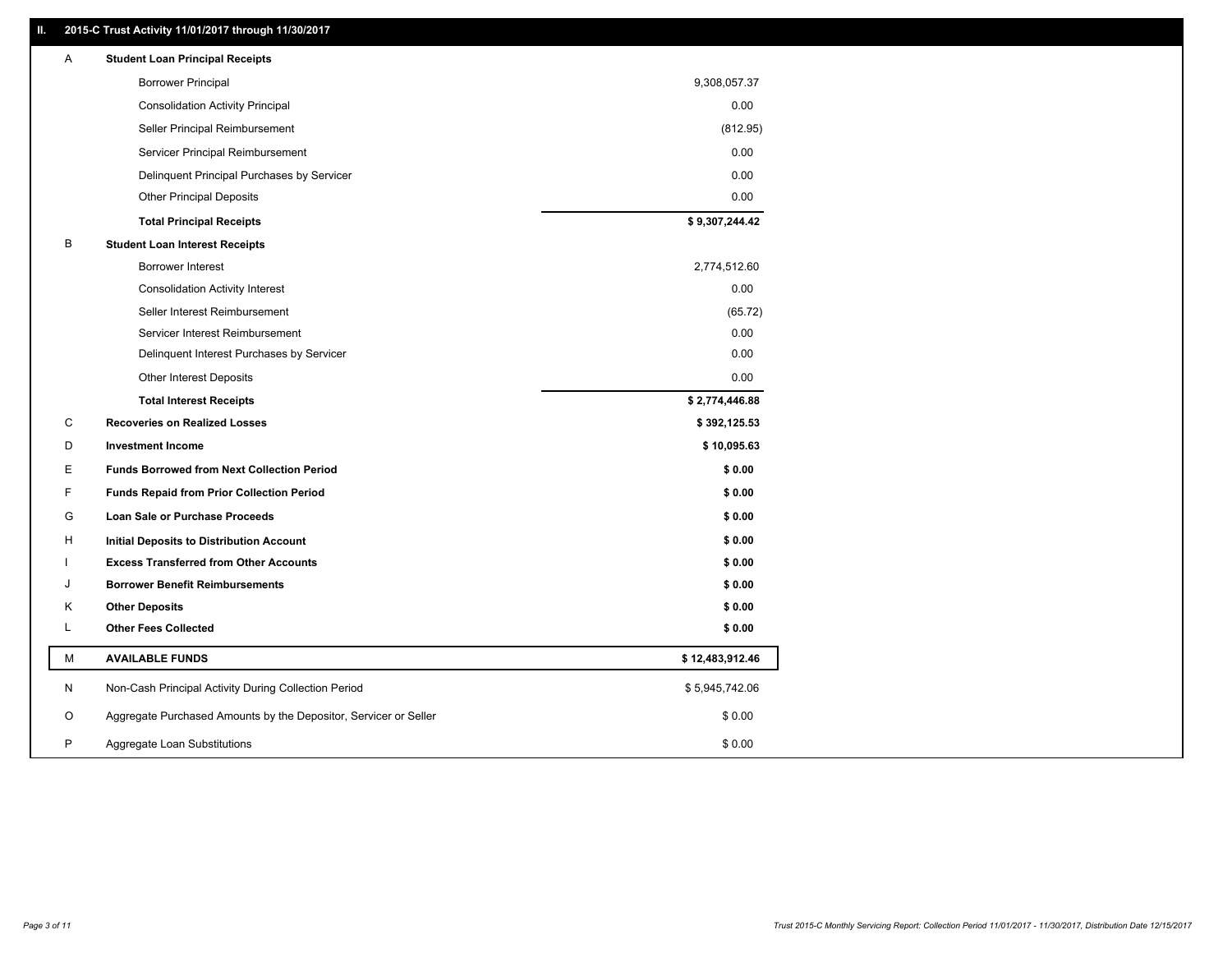|                   |                       |                          |         |                                                           | <b>Loans by Repayment Status</b> |                            |                          |         |                                                           |                |                            |
|-------------------|-----------------------|--------------------------|---------|-----------------------------------------------------------|----------------------------------|----------------------------|--------------------------|---------|-----------------------------------------------------------|----------------|----------------------------|
|                   |                       |                          |         | 11/30/2017                                                |                                  |                            |                          |         | 10/31/2017                                                |                |                            |
|                   |                       | <b>Wtd Avg</b><br>Coupon | # Loans | Principal and<br><b>Interest Accrued</b><br>to Capitalize | % of Principal                   | % of Loans in<br>Repay (1) | <b>Wtd Avg</b><br>Coupon | # Loans | Principal and<br><b>Interest Accrued</b><br>to Capitalize | % of Principal | % of Loans in<br>Repay (1) |
| INTERIM:          | IN SCHOOL             | 9.82%                    | 3,656   | \$50,242,385.47                                           | 8.774%                           | $-$ %                      | 9.72%                    | 3,663   | \$49,848,688.43                                           | 8.571%         | $-$ %                      |
|                   | GRACE                 | 9.78%                    | 1,398   | \$20,624,493.79                                           | 3.602%                           | $-$ %                      | 9.74%                    | 2,663   | \$38,225,046.04                                           | 6.573%         | $-$ %                      |
|                   | <b>DEFERMENT</b>      | 9.68%                    | 2,871   | \$35,178,840.91                                           | 6.144%                           | $-$ %                      | 9.59%                    | 2,881   | \$35,007,779.81                                           | 6.019%         | $-$ %                      |
| <b>REPAYMENT:</b> | <b>CURRENT</b>        | 8.57%                    | 40,142  | \$429,027,302.57                                          | 74.925%                          | 91.954%                    | 8.47%                    | 39,648  | \$421,953,269.06                                          | 72.554%        | 92.030%                    |
|                   | 31-60 DAYS DELINQUENT | 8.98%                    | 697     | \$8,251,537.77                                            | 1.441%                           | 1.769%                     | 8.82%                    | 651     | \$8,296,093.36                                            | 1.426%         | 1.809%                     |
|                   | 61-90 DAYS DELINQUENT | 8.89%                    | 300     | \$3,977,993.88                                            | 0.695%                           | 0.853%                     | 9.19%                    | 350     | \$4,291,342.66                                            | 0.738%         | 0.936%                     |
|                   | > 90 DAYS DELINQUENT  | 9.82%                    | 170     | \$2,149,591.77                                            | 0.375%                           | 0.461%                     | 9.56%                    | 163     | \$2,244,048.27                                            | 0.386%         | 0.489%                     |
|                   | FORBEARANCE           | 8.92%                    | 1,565   | \$23,160,260.96                                           | 4.045%                           | 4.964%                     | 8.72%                    | 1,488   | \$21,708,782.67                                           | 3.733%         | 4.735%                     |
| <b>TOTAL</b>      |                       |                          | 50,799  | \$572,612,407.12                                          | 100.00%                          | 100.00%                    |                          | 51,507  | \$581,575,050.30                                          | 100.00%        | 100.00%                    |

Percentages may not total 100% due to rounding \*

1 Loans classified in "Repayment" include any loan for which interim interest only, \$25 fixed payments or full principal and interest payments are due.

|                                                                                                                                                                                                           |                          |         |                                                                  | <b>Loans by Borrower Status</b> |                                |                          |         |                                                                  |                |                                |
|-----------------------------------------------------------------------------------------------------------------------------------------------------------------------------------------------------------|--------------------------|---------|------------------------------------------------------------------|---------------------------------|--------------------------------|--------------------------|---------|------------------------------------------------------------------|----------------|--------------------------------|
|                                                                                                                                                                                                           |                          |         | 11/30/2017                                                       |                                 |                                |                          |         | 10/31/2017                                                       |                |                                |
|                                                                                                                                                                                                           | <b>Wtd Avg</b><br>Coupon | # Loans | <b>Principal and</b><br><b>Interest Accrued</b><br>to Capitalize | % of Principal                  | % of Loans in<br>P&I Repay (2) | <b>Wtd Avg</b><br>Coupon | # Loans | <b>Principal and</b><br><b>Interest Accrued</b><br>to Capitalize | % of Principal | % of Loans in<br>P&I Repay (2) |
| IN SCHOOL<br>INTERIM:                                                                                                                                                                                     | 9.54%                    | 6,863   | \$94,585,558.02                                                  | 16.518%                         | $-$ %                          | 9.44%                    | 6,910   | \$94,547,599.82                                                  | 16.257%        | $-$ %                          |
| GRACE                                                                                                                                                                                                     | 9.41%                    | 2,765   | \$40,963,352.98                                                  | 7.154%                          | $-$ %                          | 9.38%                    | 5,273   | \$76,625,428.87                                                  | 13.176%        | $-$ %                          |
| <b>DEFERMENT</b>                                                                                                                                                                                          | 9.31%                    | 5,343   | \$62,403,025.57                                                  | 10.898%                         | $-$ %                          | 9.22%                    | 5,379   | \$62,597,091.21                                                  | 10.763%        | $-$ %                          |
| <b>CURRENT</b><br>P&I REPAYMENT:                                                                                                                                                                          | 8.44%                    | 33,158  | \$337,877,762.34                                                 | 59.006%                         | 90.182%                        | 8.29%                    | 31,355  | \$311,998,352.50                                                 | 53.647%        | 89.705%                        |
| 31-60 DAYS DELINQUENT                                                                                                                                                                                     | 8.91%                    | 649     | \$7,629,268.46                                                   | 1.332%                          | 2.036%                         | 8.76%                    | 603     | \$7,710,154.99                                                   | 1.326%         | 2.217%                         |
| 61-90 DAYS DELINQUENT                                                                                                                                                                                     | 8.86%                    | 289     | \$3,856,740.84                                                   | 0.674%                          | 1.029%                         | 9.16%                    | 338     | \$4,155,822.40                                                   | 0.715%         | 1.195%                         |
| > 90 DAYS DELINQUENT                                                                                                                                                                                      | 9.82%                    | 167     | \$2,136,437.95                                                   | 0.373%                          | 0.570%                         | 9.56%                    | 161     | \$2,231,817.84                                                   | 0.384%         | 0.642%                         |
| <b>FORBEARANCE</b>                                                                                                                                                                                        | 8.92%                    | 1,565   | \$23,160,260.96                                                  | 4.045%                          | 6.182%                         | 8.72%                    | 1,488   | \$21,708,782.67                                                  | 3.733%         | 6.242%                         |
| <b>TOTAL</b><br>$\star$<br>Percentages may not total 100% due to rounding<br>2 Loans classified in "P&I Repayment" includes only those loans for which scheduled principal and interest payments are due. |                          | 50,799  | \$572,612,407.12                                                 | 100.00%                         | 100.00%                        |                          | 51,507  | \$581,575,050.30                                                 | 100.00%        | 100.00%                        |

WAC reflects WAC3 To conform with company standard reporting these sections now include Princial and Interest Accrued to Capitalize.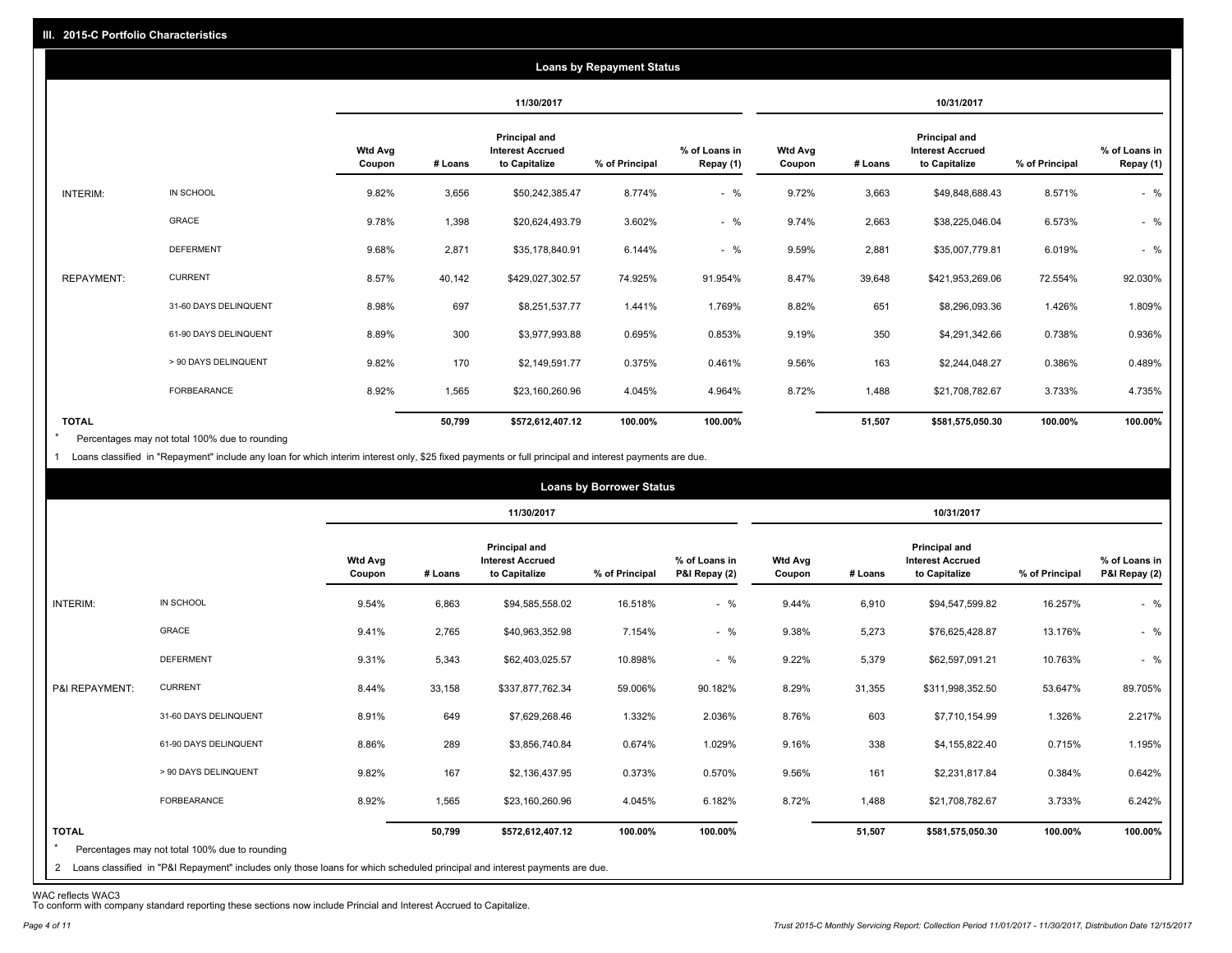| Pool Balance<br>\$572,612,407.12<br>\$581,575,050.30<br>Total # Loans<br>50,799<br>51,507<br>Total # Borrowers<br>36,094<br>36,571<br>8.90%<br>8.83%<br>Weighted Average Coupon<br>120.87<br>120.92<br>Weighted Average Remaining Term<br>Percent of Pool - Cosigned<br>93.0%<br>93.0%<br>7.0%<br>7.0%<br>Percent of Pool - Non Cosigned<br>Borrower Interest Accrued for Period<br>\$3,873,953.69<br>\$4,053,545.94<br>\$33,007,944.15<br>\$38,601,449.73<br><b>Outstanding Borrower Interest Accrued</b><br>Gross Principal Realized Loss - Periodic<br>\$673,044.18<br>\$396,303.32<br>Gross Principal Realized Loss - Cumulative<br>\$13,060,191.98<br>\$12,387,147.80<br>Recoveries on Realized Losses - Periodic<br>\$392,125.53<br>\$101,081.79<br>Recoveries on Realized Losses - Cumulative<br>\$1,587,445.90<br>\$1,195,320.37<br>Net Losses - Periodic<br>\$280,918.65<br>\$295,221.53<br>Net Losses - Cumulative<br>\$11,472,746.08<br>\$11,191,827.43<br>Non-Cash Principal Activity - Capitalized Interest<br>\$6,624,156.22<br>\$1,359,310.78<br>Since Issued Total Constant Prepayment Rate (CPR) (1)<br>9.37%<br>9.25%<br><b>Loan Substitutions</b><br>\$0.00<br>\$0.00<br><b>Cumulative Loan Substitutions</b><br>\$0.00<br>\$0.00<br><b>Unpaid Servicing Fees</b><br>\$0.00<br>\$0.00<br><b>Unpaid Administration Fees</b><br>\$0.00<br>\$0.00<br><b>Unpaid Carryover Servicing Fees</b><br>\$0.00<br>\$0.00<br>Note Interest Shortfall<br>\$0.00<br>\$0.00<br>Loans in Modification<br>\$26,862,966.96<br>\$25,001,161.21<br>% of Loans in Modification as a % of Loans in Repayment (P&I)<br>7.64%<br>7.67%<br>% Annualized Gross Principal Realized Loss - Periodic as a %<br>2.30%<br>1.46%<br>of Loans in Repayment (P&I) * 12<br>% Gross Principal Realized Loss - Cumulative as a % of<br>Original Pool Balance<br>1.74%<br>1.65% | 11/30/2017 | 10/31/2017 |  |
|-------------------------------------------------------------------------------------------------------------------------------------------------------------------------------------------------------------------------------------------------------------------------------------------------------------------------------------------------------------------------------------------------------------------------------------------------------------------------------------------------------------------------------------------------------------------------------------------------------------------------------------------------------------------------------------------------------------------------------------------------------------------------------------------------------------------------------------------------------------------------------------------------------------------------------------------------------------------------------------------------------------------------------------------------------------------------------------------------------------------------------------------------------------------------------------------------------------------------------------------------------------------------------------------------------------------------------------------------------------------------------------------------------------------------------------------------------------------------------------------------------------------------------------------------------------------------------------------------------------------------------------------------------------------------------------------------------------------------------------------------------------------------------------------------------------------------------------------------------------|------------|------------|--|
|                                                                                                                                                                                                                                                                                                                                                                                                                                                                                                                                                                                                                                                                                                                                                                                                                                                                                                                                                                                                                                                                                                                                                                                                                                                                                                                                                                                                                                                                                                                                                                                                                                                                                                                                                                                                                                                             |            |            |  |
|                                                                                                                                                                                                                                                                                                                                                                                                                                                                                                                                                                                                                                                                                                                                                                                                                                                                                                                                                                                                                                                                                                                                                                                                                                                                                                                                                                                                                                                                                                                                                                                                                                                                                                                                                                                                                                                             |            |            |  |
|                                                                                                                                                                                                                                                                                                                                                                                                                                                                                                                                                                                                                                                                                                                                                                                                                                                                                                                                                                                                                                                                                                                                                                                                                                                                                                                                                                                                                                                                                                                                                                                                                                                                                                                                                                                                                                                             |            |            |  |
|                                                                                                                                                                                                                                                                                                                                                                                                                                                                                                                                                                                                                                                                                                                                                                                                                                                                                                                                                                                                                                                                                                                                                                                                                                                                                                                                                                                                                                                                                                                                                                                                                                                                                                                                                                                                                                                             |            |            |  |
|                                                                                                                                                                                                                                                                                                                                                                                                                                                                                                                                                                                                                                                                                                                                                                                                                                                                                                                                                                                                                                                                                                                                                                                                                                                                                                                                                                                                                                                                                                                                                                                                                                                                                                                                                                                                                                                             |            |            |  |
|                                                                                                                                                                                                                                                                                                                                                                                                                                                                                                                                                                                                                                                                                                                                                                                                                                                                                                                                                                                                                                                                                                                                                                                                                                                                                                                                                                                                                                                                                                                                                                                                                                                                                                                                                                                                                                                             |            |            |  |
|                                                                                                                                                                                                                                                                                                                                                                                                                                                                                                                                                                                                                                                                                                                                                                                                                                                                                                                                                                                                                                                                                                                                                                                                                                                                                                                                                                                                                                                                                                                                                                                                                                                                                                                                                                                                                                                             |            |            |  |
|                                                                                                                                                                                                                                                                                                                                                                                                                                                                                                                                                                                                                                                                                                                                                                                                                                                                                                                                                                                                                                                                                                                                                                                                                                                                                                                                                                                                                                                                                                                                                                                                                                                                                                                                                                                                                                                             |            |            |  |
|                                                                                                                                                                                                                                                                                                                                                                                                                                                                                                                                                                                                                                                                                                                                                                                                                                                                                                                                                                                                                                                                                                                                                                                                                                                                                                                                                                                                                                                                                                                                                                                                                                                                                                                                                                                                                                                             |            |            |  |
|                                                                                                                                                                                                                                                                                                                                                                                                                                                                                                                                                                                                                                                                                                                                                                                                                                                                                                                                                                                                                                                                                                                                                                                                                                                                                                                                                                                                                                                                                                                                                                                                                                                                                                                                                                                                                                                             |            |            |  |
|                                                                                                                                                                                                                                                                                                                                                                                                                                                                                                                                                                                                                                                                                                                                                                                                                                                                                                                                                                                                                                                                                                                                                                                                                                                                                                                                                                                                                                                                                                                                                                                                                                                                                                                                                                                                                                                             |            |            |  |
|                                                                                                                                                                                                                                                                                                                                                                                                                                                                                                                                                                                                                                                                                                                                                                                                                                                                                                                                                                                                                                                                                                                                                                                                                                                                                                                                                                                                                                                                                                                                                                                                                                                                                                                                                                                                                                                             |            |            |  |
|                                                                                                                                                                                                                                                                                                                                                                                                                                                                                                                                                                                                                                                                                                                                                                                                                                                                                                                                                                                                                                                                                                                                                                                                                                                                                                                                                                                                                                                                                                                                                                                                                                                                                                                                                                                                                                                             |            |            |  |
|                                                                                                                                                                                                                                                                                                                                                                                                                                                                                                                                                                                                                                                                                                                                                                                                                                                                                                                                                                                                                                                                                                                                                                                                                                                                                                                                                                                                                                                                                                                                                                                                                                                                                                                                                                                                                                                             |            |            |  |
|                                                                                                                                                                                                                                                                                                                                                                                                                                                                                                                                                                                                                                                                                                                                                                                                                                                                                                                                                                                                                                                                                                                                                                                                                                                                                                                                                                                                                                                                                                                                                                                                                                                                                                                                                                                                                                                             |            |            |  |
|                                                                                                                                                                                                                                                                                                                                                                                                                                                                                                                                                                                                                                                                                                                                                                                                                                                                                                                                                                                                                                                                                                                                                                                                                                                                                                                                                                                                                                                                                                                                                                                                                                                                                                                                                                                                                                                             |            |            |  |
|                                                                                                                                                                                                                                                                                                                                                                                                                                                                                                                                                                                                                                                                                                                                                                                                                                                                                                                                                                                                                                                                                                                                                                                                                                                                                                                                                                                                                                                                                                                                                                                                                                                                                                                                                                                                                                                             |            |            |  |
|                                                                                                                                                                                                                                                                                                                                                                                                                                                                                                                                                                                                                                                                                                                                                                                                                                                                                                                                                                                                                                                                                                                                                                                                                                                                                                                                                                                                                                                                                                                                                                                                                                                                                                                                                                                                                                                             |            |            |  |
|                                                                                                                                                                                                                                                                                                                                                                                                                                                                                                                                                                                                                                                                                                                                                                                                                                                                                                                                                                                                                                                                                                                                                                                                                                                                                                                                                                                                                                                                                                                                                                                                                                                                                                                                                                                                                                                             |            |            |  |
|                                                                                                                                                                                                                                                                                                                                                                                                                                                                                                                                                                                                                                                                                                                                                                                                                                                                                                                                                                                                                                                                                                                                                                                                                                                                                                                                                                                                                                                                                                                                                                                                                                                                                                                                                                                                                                                             |            |            |  |
|                                                                                                                                                                                                                                                                                                                                                                                                                                                                                                                                                                                                                                                                                                                                                                                                                                                                                                                                                                                                                                                                                                                                                                                                                                                                                                                                                                                                                                                                                                                                                                                                                                                                                                                                                                                                                                                             |            |            |  |
|                                                                                                                                                                                                                                                                                                                                                                                                                                                                                                                                                                                                                                                                                                                                                                                                                                                                                                                                                                                                                                                                                                                                                                                                                                                                                                                                                                                                                                                                                                                                                                                                                                                                                                                                                                                                                                                             |            |            |  |
|                                                                                                                                                                                                                                                                                                                                                                                                                                                                                                                                                                                                                                                                                                                                                                                                                                                                                                                                                                                                                                                                                                                                                                                                                                                                                                                                                                                                                                                                                                                                                                                                                                                                                                                                                                                                                                                             |            |            |  |
|                                                                                                                                                                                                                                                                                                                                                                                                                                                                                                                                                                                                                                                                                                                                                                                                                                                                                                                                                                                                                                                                                                                                                                                                                                                                                                                                                                                                                                                                                                                                                                                                                                                                                                                                                                                                                                                             |            |            |  |
|                                                                                                                                                                                                                                                                                                                                                                                                                                                                                                                                                                                                                                                                                                                                                                                                                                                                                                                                                                                                                                                                                                                                                                                                                                                                                                                                                                                                                                                                                                                                                                                                                                                                                                                                                                                                                                                             |            |            |  |
|                                                                                                                                                                                                                                                                                                                                                                                                                                                                                                                                                                                                                                                                                                                                                                                                                                                                                                                                                                                                                                                                                                                                                                                                                                                                                                                                                                                                                                                                                                                                                                                                                                                                                                                                                                                                                                                             |            |            |  |
|                                                                                                                                                                                                                                                                                                                                                                                                                                                                                                                                                                                                                                                                                                                                                                                                                                                                                                                                                                                                                                                                                                                                                                                                                                                                                                                                                                                                                                                                                                                                                                                                                                                                                                                                                                                                                                                             |            |            |  |
|                                                                                                                                                                                                                                                                                                                                                                                                                                                                                                                                                                                                                                                                                                                                                                                                                                                                                                                                                                                                                                                                                                                                                                                                                                                                                                                                                                                                                                                                                                                                                                                                                                                                                                                                                                                                                                                             |            |            |  |

(1) For additional information, see 'Since Issued CPR Methodology' found on page 11 of this report.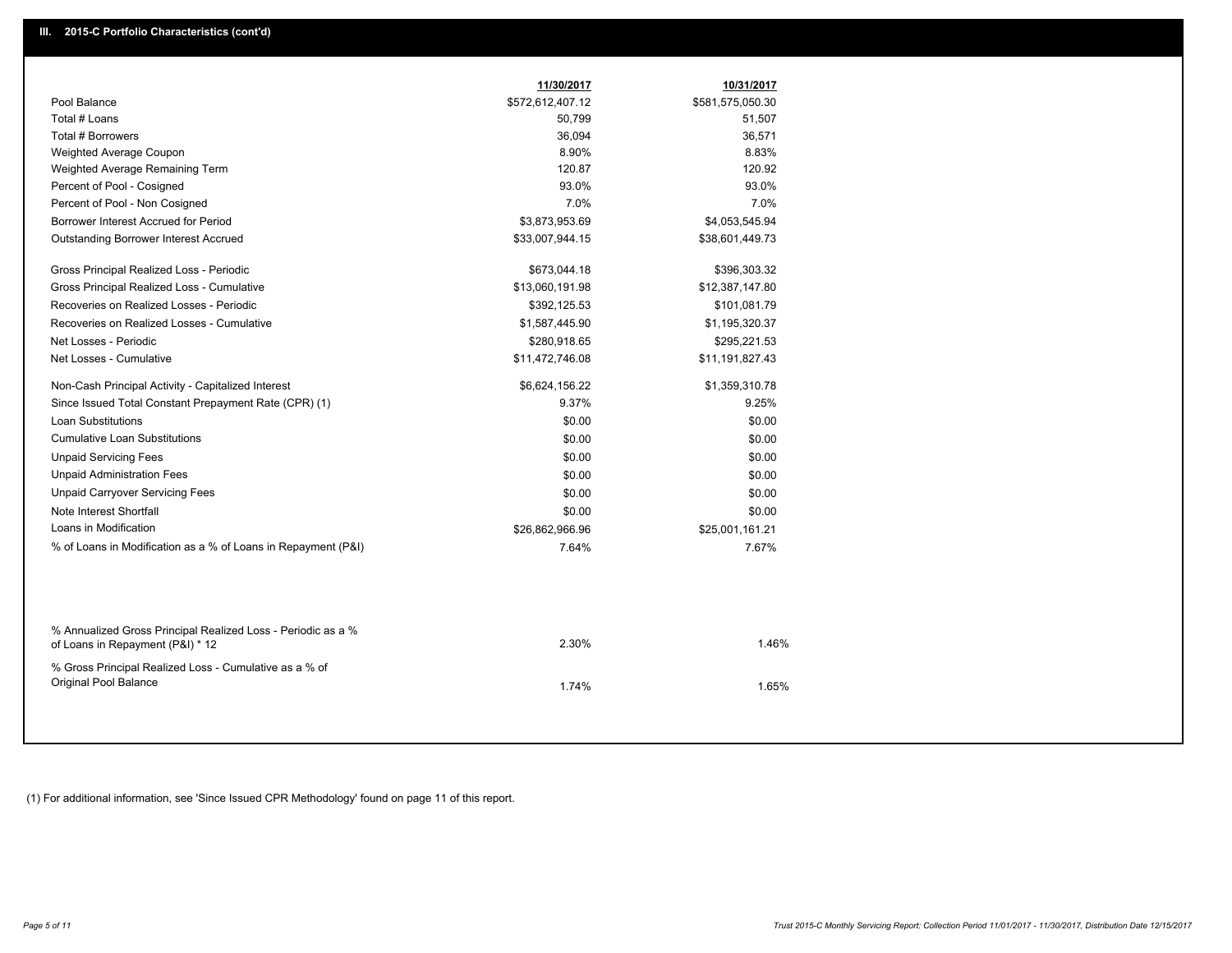#### **Loan Program**  A

|                                    | Weighted<br><b>Average Coupon</b> | # LOANS | <b>\$ AMOUNT</b> | $%$ *    |
|------------------------------------|-----------------------------------|---------|------------------|----------|
| - Smart Option Interest-Only Loans | 8.00%                             | 11,454  | \$97,496,767.73  | 17.027%  |
| - Smart Option Fixed Pay Loans     | 8.77%                             | 13,469  | \$180,199,781.17 | 31.470%  |
| - Smart Option Deferred Loans      | 9.12%                             | 25,876  | \$294,915,858.22 | 51.504%  |
| - Other Loan Programs              | $0.00\%$                          | 0       | \$0.00           | 0.000%   |
| <b>Total</b>                       | 8.82%                             | 50,799  | \$572,612,407.12 | 100.000% |

\* Percentages may not total 100% due to rounding

B

C

**Index Type**

|                       | Weighted<br><b>Average Coupon</b> | # LOANS  | <b>\$ AMOUNT</b> | $%$ *    |
|-----------------------|-----------------------------------|----------|------------------|----------|
| - Fixed Rate Loans    | 8.29%                             | 10,329   | \$133,860,470.22 | 23.377%  |
| - LIBOR Indexed Loans | 8.98%                             | 40,470   | \$438,751,936.90 | 76.623%  |
| - Other Index Rates   | $0.00\%$                          | $\Omega$ | \$0.00           | 0.000%   |
| Total                 | 8.82%                             | 50,799   | \$572,612,407.12 | 100.000% |

\* Percentages may not total 100% due to rounding

# **Weighted Average Recent FICO**

| $0 - 639$            | 3,966  | \$42,712,261.96  | 7.459%    |
|----------------------|--------|------------------|-----------|
| 640 - 669            | 2,953  | \$31,692,233.38  | 5.535%    |
| 670 - 699            | 5,286  | \$59,408,862.33  | 10.375%   |
| 700 - 739            | 10,902 | \$123,505,979.61 | 21.569%   |
| $740 +$              | 27,685 | \$315,271,094.13 | 55.058%   |
| $N/A$ <sub>(1)</sub> |        | \$21,975.71      | $0.004\%$ |
| <b>Total</b>         | 50,799 | \$572,612,407.12 | 100.000%  |

WAC reflects WAC3

To conform with company standard reporting these sections now include Princial and Interest Accrued to Capitalize.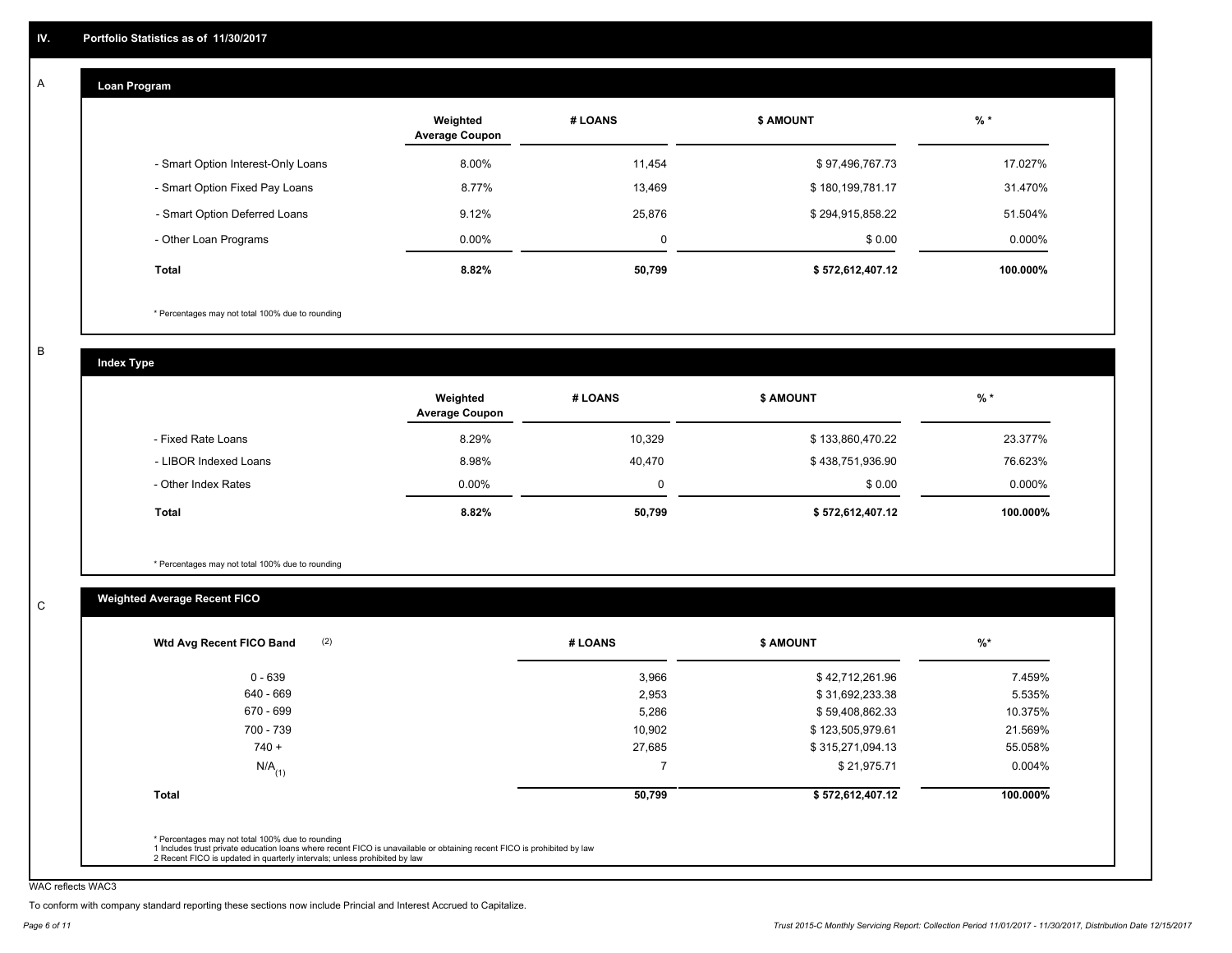| V. | 2015-C Reserve Account and Principal Distribution Calculations                                 |                  |  |
|----|------------------------------------------------------------------------------------------------|------------------|--|
| А. | <b>Reserve Account</b>                                                                         |                  |  |
|    | Specified Reserve Account Balance                                                              | \$1,884,455.00   |  |
|    | Actual Reserve Account Balance                                                                 | \$1,884,455.00   |  |
| В. | <b>Principal Distribution Amount</b>                                                           |                  |  |
|    | Class A Notes Outstanding<br>i.                                                                | \$353,046,406.16 |  |
|    | Pool Balance<br>ii.                                                                            | \$572,612,407.12 |  |
|    | First Priority Principal Distribution Amount (i - ii)<br>iii.                                  | \$0.00           |  |
|    |                                                                                                |                  |  |
|    | Class A and B Notes Outstanding<br>iv.                                                         | \$423,046,406.16 |  |
|    | First Priority Principal Distribution Amount<br>v.                                             | \$0.00           |  |
|    | Pool Balance<br>vi.                                                                            | \$572,612,407.12 |  |
|    | Specified Overcollateralization Amount<br>vii.                                                 | \$171,783,722.14 |  |
|    | Available Funds (after payment of waterfall items A through H)<br>viii.                        | \$10,889,112.31  |  |
|    | <b>Class C Notes Outstanding</b><br>ix.                                                        | \$50,000,000.00  |  |
|    | Regular Principal Distribution Amount (if (iv > 0, (iv - v) - (vi - vii), min(viii, ix))<br>x. | \$22,217,721.18  |  |
|    |                                                                                                |                  |  |
|    | Pool Balance<br>xi.                                                                            | \$572,612,407.12 |  |
|    | 10% of Initial Pool Balance<br>xii.                                                            | \$74,963,981.87  |  |
|    | First Priority Principal Distribution Amount<br>xiii.                                          | \$0.00           |  |
|    | <b>Regular Principal Distribution Amount</b><br>xiv.                                           | \$22,217,721.18  |  |
|    | Available Funds (after payment of waterfall items A through J)<br>XV.                          | \$0.00           |  |
|    | xvi. Additional Principal Distribution Amount (if(ix $\lt$ = x, min(xv, xi - xiii - xiv)))     | \$0.00           |  |
|    |                                                                                                |                  |  |
|    |                                                                                                |                  |  |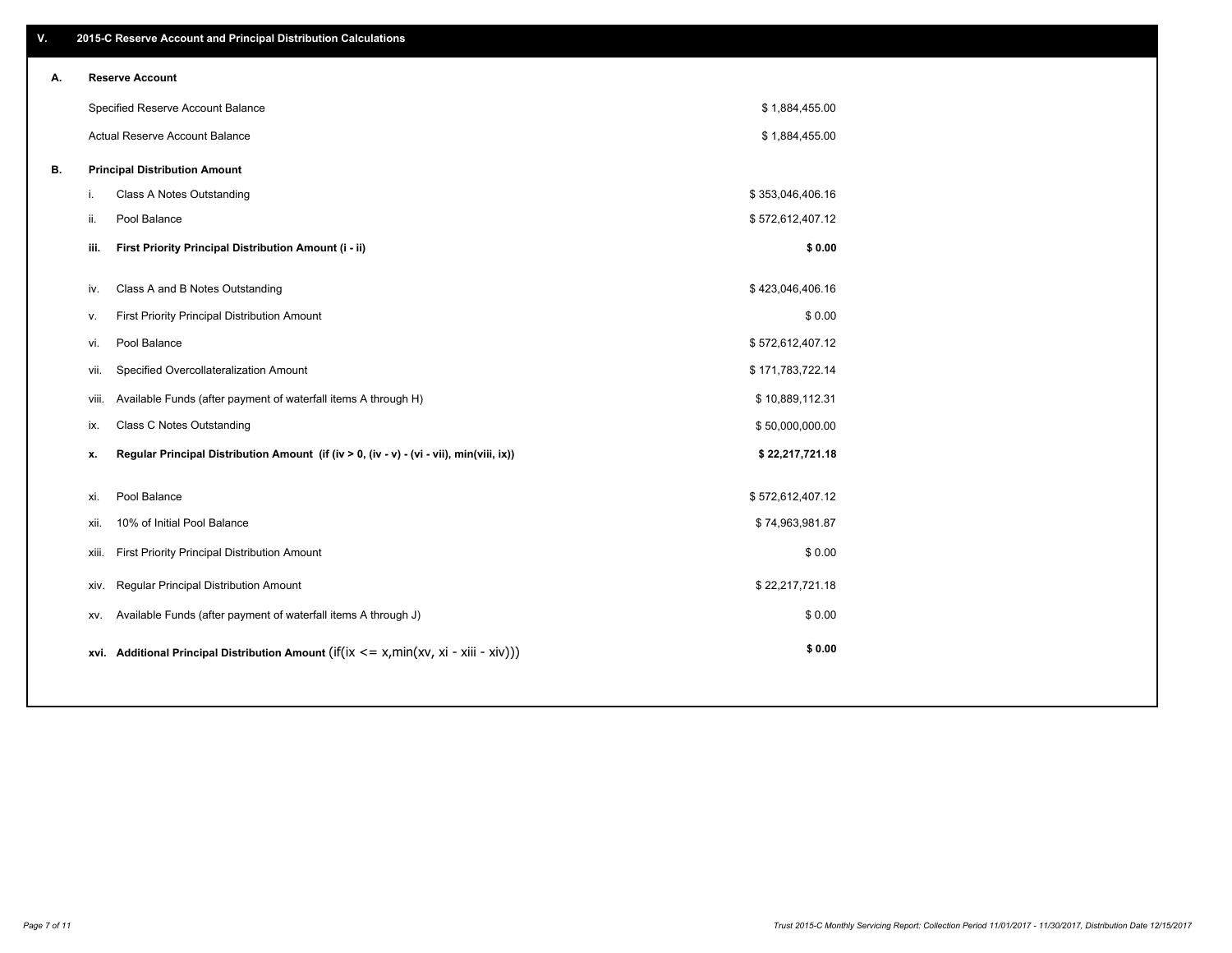|    |                                                                                   | Paid                 | <b>Funds Balance</b>               |
|----|-----------------------------------------------------------------------------------|----------------------|------------------------------------|
|    | <b>Total Available Funds</b>                                                      |                      | \$12,483,912.46                    |
| A  | <b>Trustee Fees</b>                                                               | \$0.00               | \$12,483,912.46                    |
| B  | <b>Servicing Fees</b>                                                             | \$365,119.57         | \$12,118,792.89                    |
| C  | i. Administration Fees<br>ii. Unreimbursed Administrator Advances plus any Unpaid | \$8,333.00<br>\$0.00 | \$12,110,459.89<br>\$12,110,459.89 |
| D  | Class A Noteholders Interest Distribution Amount                                  | \$829,680.91         | \$11,280,778.98                    |
| Е  | First Priority Principal Payment                                                  | \$0.00               | \$11,280,778.98                    |
| F  | Class B Noteholders Interest Distribution Amount                                  | \$204,166.67         | \$11,076,612.31                    |
| G  | Class C Noteholders Interest Distribution Amount                                  | \$187,500.00         | \$10,889,112.31                    |
| H  | Reinstatement Reserve Account                                                     | \$0.00               | \$10,889,112.31                    |
|    | Regular Principal Distribution                                                    | \$10,889,112.31      | \$0.00                             |
| J  | <b>Carryover Servicing Fees</b>                                                   | \$0.00               | \$0.00                             |
| Κ  | Additional Principal Distribution Amount                                          | \$0.00               | \$0.00                             |
| L. | Unpaid Expenses of Trustee                                                        | \$0.00               | \$0.00                             |
| М  | Unpaid Expenses of Administrator                                                  | \$0.00               | \$0.00                             |
| N  | Remaining Funds to the Residual Certificateholders                                | \$0.00               | \$0.00                             |

# **Waterfall Conditions**

|      | Pool Balance                                                                       | \$572,612,407.12 |
|------|------------------------------------------------------------------------------------|------------------|
| Ш.   | Class A and B Notes Outstanding                                                    | \$423,046,406.16 |
| iii. | Class C Noteholders' Interest Distribution Ratio (i / ii)                          | 135.35%          |
| iv.  | Minimum Ratio                                                                      | 110.00%          |
| ν.   | Is the Class C Noteholders' Interest Distribution Condition Satisfied (iii $>$ iv) |                  |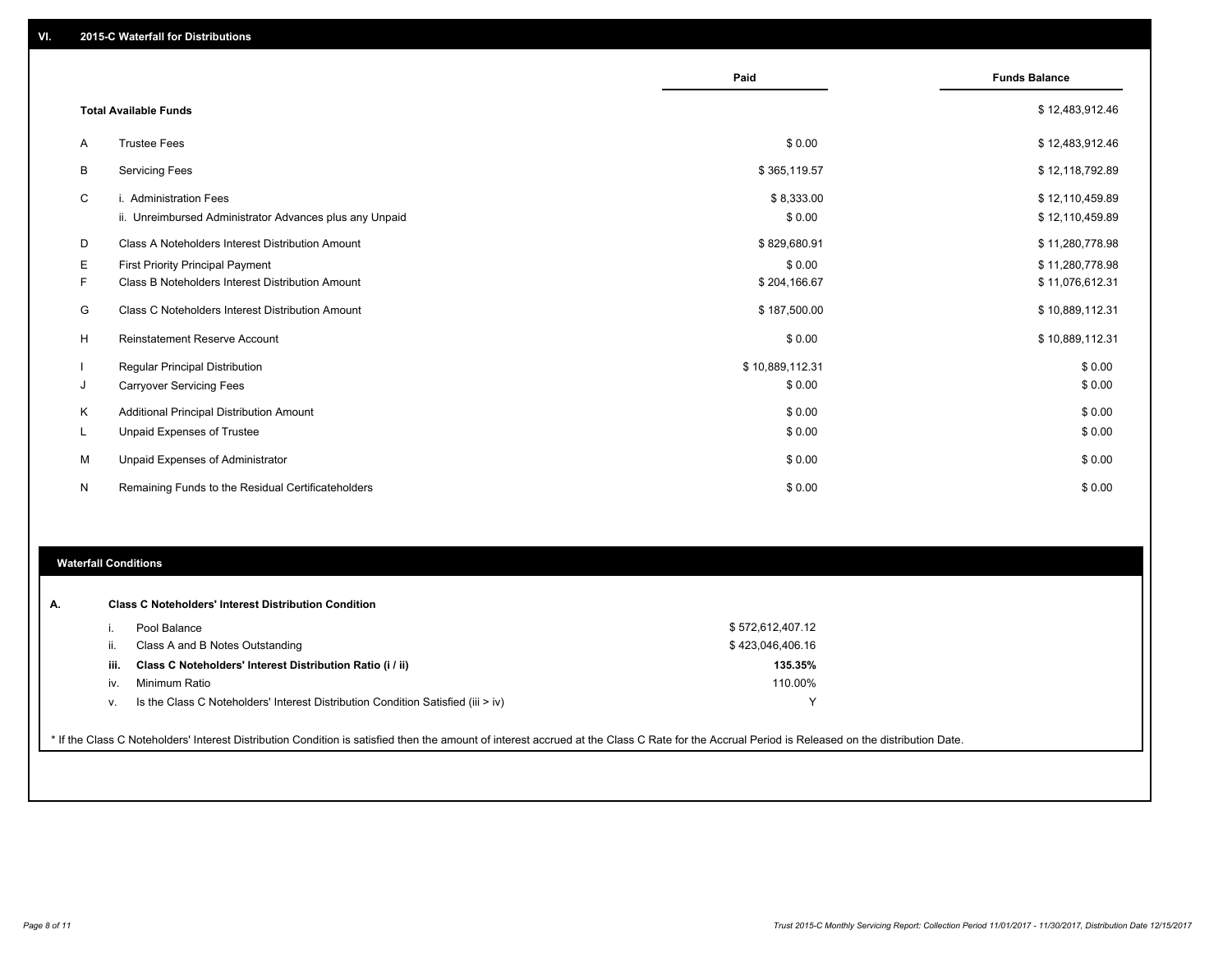# **VII. 2015-C Distributions**

| <b>Distribution Amounts</b>                                |                         |                         |                         |
|------------------------------------------------------------|-------------------------|-------------------------|-------------------------|
|                                                            | A <sub>2</sub> A        | A <sub>2</sub> B        | A <sub>3</sub>          |
| Cusip/Isin                                                 | 78448RAB2               | 78448RAC0               | 78448RAD8               |
| <b>Beginning Balance</b>                                   | \$187,477,544.22        | \$90,568,861.94         | \$75,000,000.00         |
| Index                                                      | <b>FIXED</b>            | <b>LIBOR</b>            | <b>LIBOR</b>            |
| Spread/Fixed Rate                                          | 2.75%                   | 1.40%                   | 1.95%                   |
| Record Date (Days Prior to Distribution)                   | 1 NEW YORK BUSINESS DAY | 1 NEW YORK BUSINESS DAY | 1 NEW YORK BUSINESS DAY |
| <b>Accrual Period Begin</b>                                | 11/15/2017              | 11/15/2017              | 11/15/2017              |
| <b>Accrual Period End</b>                                  | 12/15/2017              | 12/15/2017              | 12/15/2017              |
| Daycount Fraction                                          | 0.08333333              | 0.08333333              | 0.08333333              |
| Interest Rate*                                             | 2.75000%                | 2.65028%                | 3.20028%                |
| <b>Accrued Interest Factor</b>                             | 0.002291667             | 0.002208567             | 0.002666900             |
| <b>Current Interest Due</b>                                | \$429,636.04            | \$200,027.37            | \$200,017.50            |
| Interest Shortfall from Prior Period Plus Accrued Interest | $\mathsf{\$}$ -         | $\frac{1}{2}$           | $\mathsf{\$}$ -         |
| <b>Total Interest Due</b>                                  | \$429,636.04            | \$200,027.37            | \$200,017.50            |
| <b>Interest Paid</b>                                       | \$429,636.04            | \$200,027.37            | \$200,017.50            |
| <b>Interest Shortfall</b>                                  | $\mathcal{S}$ -         | $\mathsf{\$}$ -         | $\mathsf{\$}$ -         |
| <b>Principal Paid</b>                                      | \$7,342,170.19          | \$3,546,942.12          | $\mathsf{\$}$ -         |
| <b>Ending Principal Balance</b>                            | \$180,135,374.03        | \$87,021,919.82         | \$75,000,000.00         |
| Paydown Factor                                             | 0.035469421             | 0.035469421             | 0.000000000             |
| <b>Ending Balance Factor</b>                               | 0.870219198             | 0.870219198             | 1.000000000             |

\* Pay rates for Current Distribution. For the interest rates applicable to the next distribution date, please see https://www.salliemae.com/about/investors/data/SMBabrate.txt.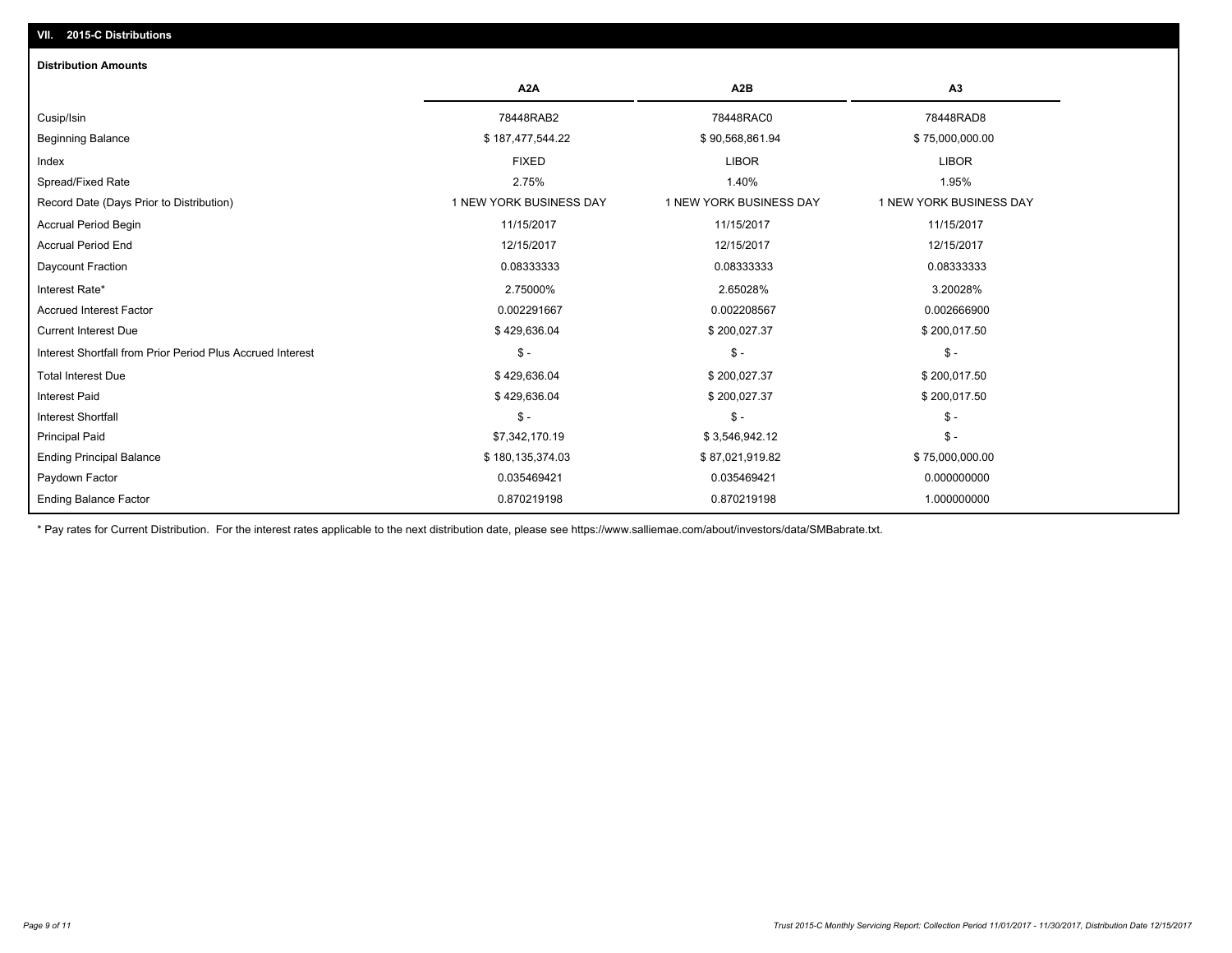| <b>Distribution Amounts</b>                                |                         |                         |
|------------------------------------------------------------|-------------------------|-------------------------|
|                                                            | в                       | c                       |
| Cusip/Isin                                                 | 78448RAE6               | 78448RAF3               |
| <b>Beginning Balance</b>                                   | \$70,000,000.00         | \$50,000,000.00         |
| Index                                                      | <b>FIXED</b>            | <b>FIXED</b>            |
| Spread/Fixed Rate                                          | 3.50%                   | 4.50%                   |
| Record Date (Days Prior to Distribution)                   | 1 NEW YORK BUSINESS DAY | 1 NEW YORK BUSINESS DAY |
| <b>Accrual Period Begin</b>                                | 11/15/2017              | 11/15/2017              |
| Accrual Period End                                         | 12/15/2017              | 12/15/2017              |
| Daycount Fraction                                          | 0.08333333              | 0.08333333              |
| Interest Rate*                                             | 3.50000%                | 4.50000%                |
| <b>Accrued Interest Factor</b>                             | 0.002916667             | 0.003750000             |
| <b>Current Interest Due</b>                                | \$204,166.67            | \$187,500.00            |
| Interest Shortfall from Prior Period Plus Accrued Interest | $\mathcal{S}$ -         | $$ -$                   |
| <b>Total Interest Due</b>                                  | \$204,166.67            | \$187,500.00            |
| <b>Interest Paid</b>                                       | \$204,166.67            | \$187,500.00            |
| <b>Interest Shortfall</b>                                  | $\mathsf{\$}$ -         | $S -$                   |
| <b>Principal Paid</b>                                      | $\mathsf{\$}$ -         | $\mathsf{\$}$ -         |
| <b>Ending Principal Balance</b>                            | \$70,000,000.00         | \$50,000,000.00         |
| Paydown Factor                                             | 0.000000000             | 0.000000000             |
| <b>Ending Balance Factor</b>                               | 1.000000000             | 1.000000000             |

\* Pay rates for Current Distribution. For the interest rates applicable to the next distribution date, please see https://www.salliemae.com/about/investors/data/SMBabrate.txt.

**VII. 2015-C Distributions**